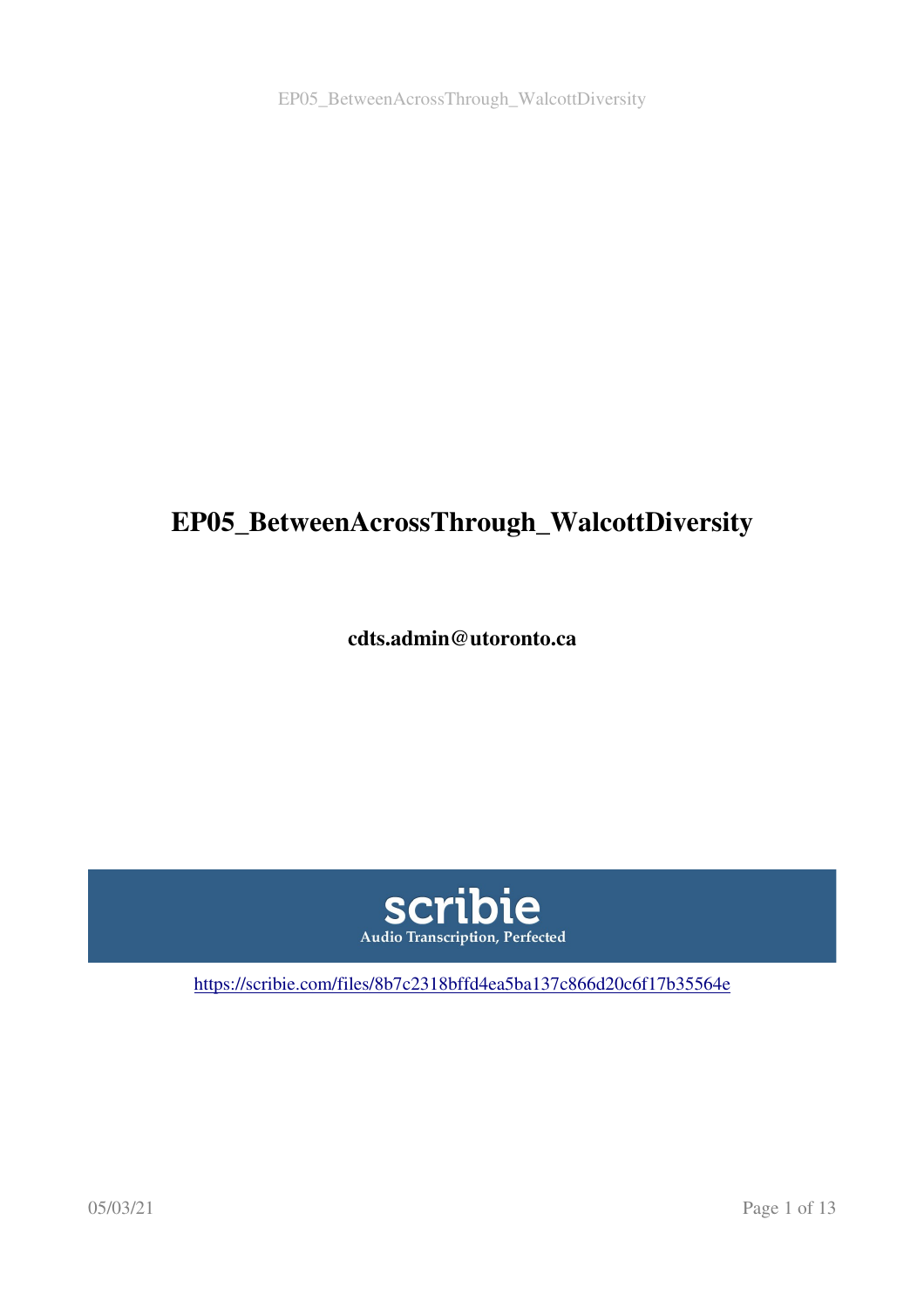# 00:03 Ianeke Romero: You're listening to Between, Across, and Through.

# [music]

00:22 IR: We always hear about the firsts: The first woman to fly a plane, the first indigenous Member of Parliament, the first Black president of the United States. They are supposed to be trailblazers. Supposedly, they open the doors to minorities just like them. But how often does this actually happen? How often does it change the system, and how many people actually get to follow? Today, Professor Kevin Lewis O'Neill, director of the Centre for Diaspora and Transnational Studies, speaks with Professor Rinaldo Walcott from the Department of Sociology and Equity Studies at the University of Toronto in a conversation about the dangers of the language of multiculturalism, which makes it very difficult to be the first without being the last. Please join us as we travel Between, Across, and Through.

01:15 Professor Kevin Lewis O'Neill: Welcome. I'm Professor Kevin Lewis O'Neill. And I'm speaking with Professor Rinaldo Walcott. Thank you for joining us. Rinaldo, your research has an interesting title, The End of Diversity. Why'd you name it this?

01:27 Professor Rinaldo Walcott: Yeah. I called that particular essay The End of Diversity because I was trying to intervene into all of the ways in which I felt that notions and practices of diversity within institutions like universities, art galleries, museums, and in the general public discourse had produced this idea that the more non-white people sit in that table cement that systematic and institutional change was happening. And I wanted to point out that that wasn't the case. But I also wanted to make the claim that, in the post-Barack Obama era, that the kind of rhetoric around the exceptional non-white person should be brought to an end as quickly as possible.

02:17 PO: In the essay, the United States plays a very important role intellectually for you, or analytically for you. What is the role of the United States in this conversation about diversity?

02:25 PW: So, I think that one of the things that's really interesting is that even though Canada has an official multicultural policy and has, since the '70s, branded itself and especially its major cities as some of the most multicultural in the world and so on, that the rhetoric and the discourse, and even the practice of some idea of multiculturalisms often still takes its lead from what happens in the US, a place that doesn't have an official multicultural policy, and that, in fact, at the vernacular level, sees itself as a melting pot, as opposed to being a multicultural nation. So that's why, for me, it's really difficult not to read what's happening in Canada through what's happening in the US. And, of course, we're all living in the era of the US empire. So there's a way in which what happens at the imperial centre impacts what happens in the peripheries and the margins. But secondly, because I write through the lens of Black studies and through the lens of Black diaspora studies, I often find myself turning to the US and trying to figure out what's happening with Black communities and populations there as a way of thinking about how to address what I see are similar questions, but often with different articulations happening in the Canadian nation space.

03:47 PO: Is it fair to say that the US is a global leader in the sense of whether it's a global leader in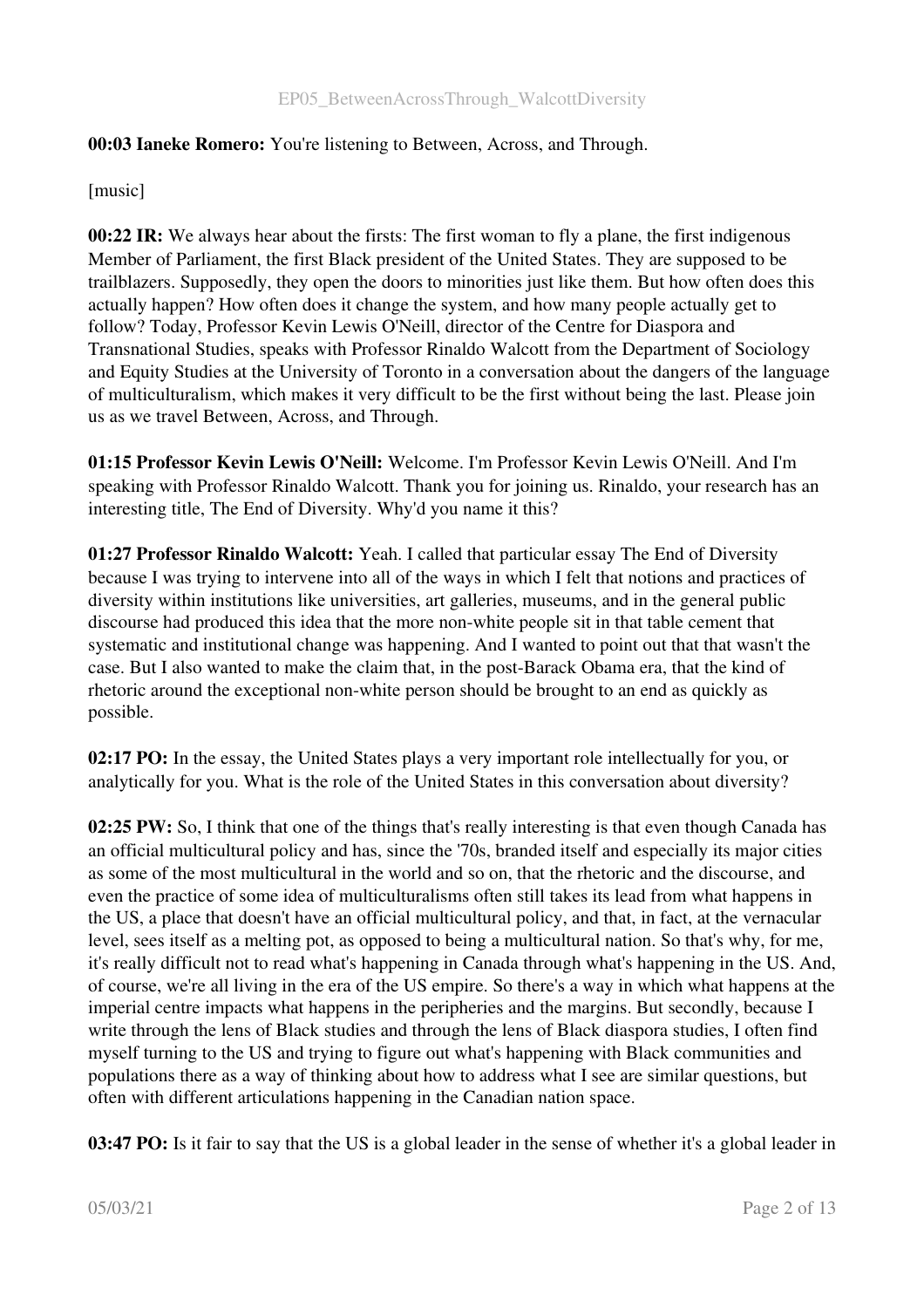white supremacist attitudes, or a global leader in conversations about assimilation? Canada's relationship to the US is critical, I suppose, here.

04:06 PW: It's definitely critical. I think the question of leader and leadership is an interesting one. When I think... How it works for me is that there's a set of contradictions. So there's a way in which if I go back to this idea that the US doesn't have an official multicultural policy, but Canada has one. But yet there's a way in which one can imagine forms of Black life in the US that would never be possible in Canada, so we've already invoked Barack Obama. We can't still imagine a Black prime minister of Canada. But yet, the US has already had a Black president. And it's those contradictions that I'm often trying to think about and work with in my research, and some of those contradictions sit behind what I was trying to do with this essay as well.

04:56 PO: And in your essay, you say that, "White people collectively lie to themselves," so they can believe life and social organization, as it stands, gives everyone equal opportunity. How is that kind of collective consciousness achieved?

05:09 PW: Well, I think it's achieved in a bunch of ways. One is that there's just this general idea that the democratic nation state that we live in is necessarily an egalitarian nation state. And people who veer away from saying that it's an egalitarian nation state are often denounced in the strongest terms, or simply dismissed and sidelined as irrelevant to the conversation. The conversation proceeds as though there's not opposition and protest to the idea that we live in an egalitarian society. And while I think that sometimes part of the contradiction with comparing, say, Canada and the US is that their space is in the US nation space where they're willing to admit that egalitarianism is an ideal, but has not been reached.

05:58 PO: Right. Right, right.

06:00 PW: And that opens up a different set of kinds of possibilities that I think are often shut down in the Canadian nation state.

06:07 PO: And so in the Canadian nation state... As someone from the United States, I can see how there could be pushback here in Canada against the idea that there are pockets where egalitarianism is an ideal, but not yet achieved. And you feel like that's a strong sense here in Canada?

06:20 PW: Yeah. I feel that the rhetoric of Canada is one of egalitarianism, even though there's a lot of evidence to prove that it doesn't exist. Whether we're thinking about indigenous communities, whether we're thinking about Black communities in both urban and rural areas, just generally speaking that there's more possibility of beginning from a place of non-egalitarianism in the US context. We should immediately acknowledge that indigenous people and Black people are at the lowest rungs of the society, are excluded from all kinds of institutions, and then there will be the rhetoric of, "You can become something." While in Canada, the conversation is shut down immediately by saying, "No, this is who we are, and we are egalitarian society."

07:01 PO: Interesting. Right. Barack Obama's dominant narrative was this kind of self-conscious reflection on even me from Kansas and...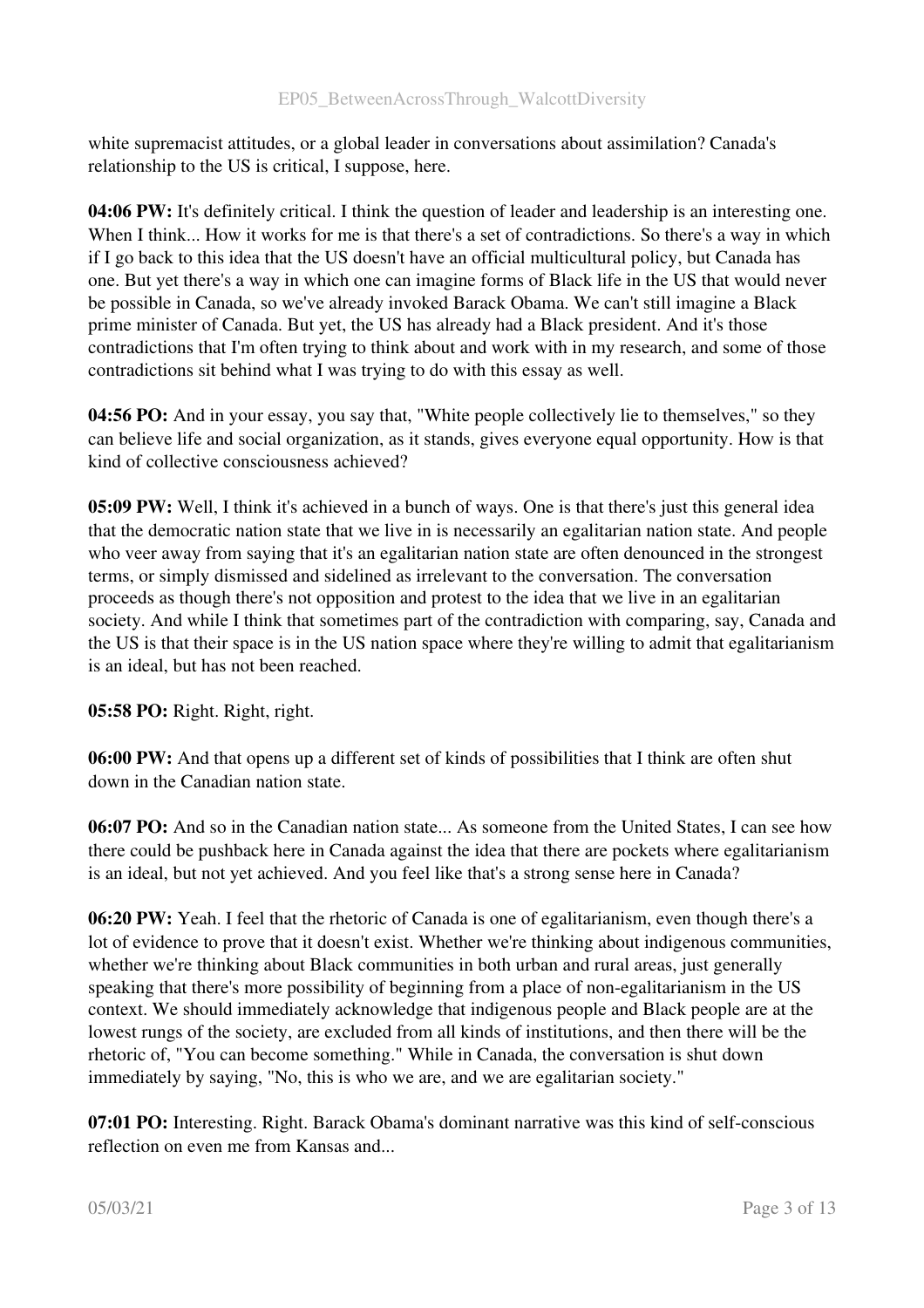07:10 PW: Exactly. He called it the improbable narrative.

07:12 PO: That's right. That's right, the improbable narrative. Absolutely. How could this collective consciousness be disrupted?

07:19 PW: Well, I think part of what I was trying to do in that essay is to disrupt it by revealing that whiteness is an operative structure in Canada. And that the default in Canada is whiteness. It's a particular sense of something that we might call European-ness, and that the languages of diversity and equity and inclusion, while necessary and while languages that came out of non-white people struggling to create a more egalitarian society, that those languages have now become a way to paper over the ongoing inequalities of the society.

07:51 PO: Sure. Yeah, I mean, your language of adjunct is interesting. In your paper, you reference the term "junior partner." Can you say a little bit more about what you mean by junior partner?

08:00 PW: So I borrowed the term "junior partners" from the African-American scholar and artist, Frank Wilderson III. And what Frank Wilderson is trying to get at by using that term is to say that even in the absence of white people to enact the structure of white supremacy, that non-white people, whom he termed "junior partners", can also act in that way. And so part of what I was suggesting by my own use of it is that often in the offices of diversity and so on, that the people who occupy those offices... Not necessarily consciously, but just given the way in which the structures work, become junior partners and maintain the system as it is.

08:38 PO: So Barack... I don't know. I've never thought of it this way. Is Barack Obama part of this kind of universe, or is it...

08:46 PW: Yes, he would be a principal and symbolic, massively symbolic, figure of being a junior partner in terms of US empire, right? That US empire can have a Black man, a man who represents some of the most oppressed people globally, whether we're talking about the African continent, North America, the Caribbean, wherever Black people live... Be the face of empire, be the face of global terror, oppression, global capital, global inequality. So yeah, he embodies that junior partnership in some ways. But I want to get at a much more micro level, which is to say that when we make a case for entering institutions like universities, museums, art galleries, institutions are not gonna fundamentally change, but they've been able to accommodate some of us who were traditionally excluded. That we become a part of maintaining and reproducing something that harms large numbers of people from communities that we come from, and yet at the same time, we also become examples of those institutions appearing to be doing good work.

10:02 PO: Right. Your language of the difference between changing and accommodating seems really important.

10:06 PW: Yes.

10:08 PO: How do you begin to reject this narrative as a Black professor here at the University of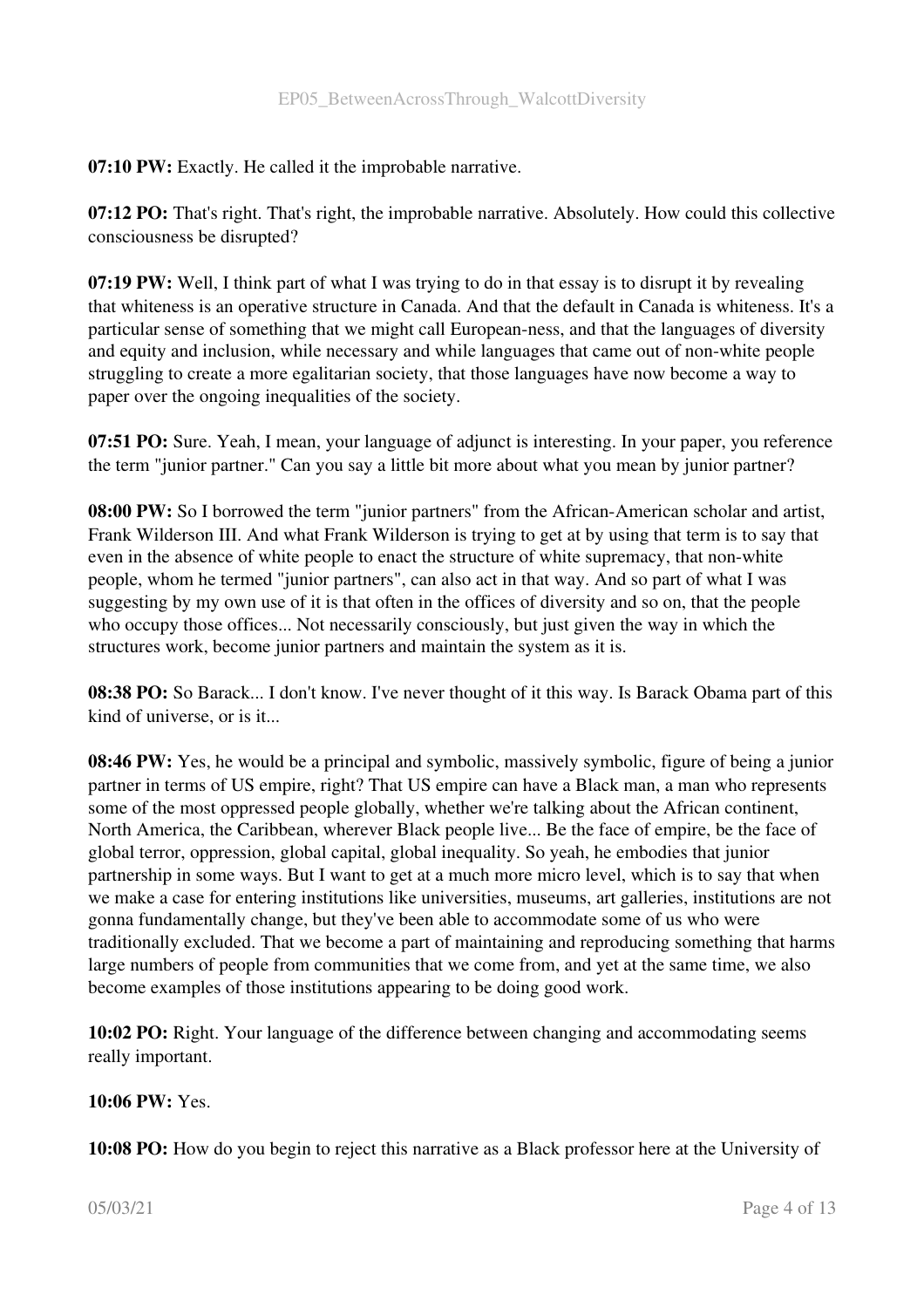# Toronto?

10:13 PW: The first thing that I do, and it took me a long time to get to this point, is to recognize that I myself, too, must live with a contradiction. And the contradiction is that yes, in relationship to the ways in which our society structures a set of hierarchies, in relationship to a series of communities, whether they're Black communities, queer communities, someone like myself finds himself in a different relation.

# 10:41 PO: Sure.

10:43 PW: 'Cause I don't wanna say hierarchy or I don't wanna say privilege, because I don't think that those really capture it. But I find myself in a different relation to some of the communities that I come from, and so I have to live with that contradiction. But I also feel that what I try to do is to speak with those communities as well. So I don't speak for them, I'm not a representative of them, but I'm a member of those communities who's trying to bring the concerns, and the interests, and the desires, and the hopes of those communities into these institutions, into an institution like University of Toronto. And hopefully to disrupt it enough so that I'm not the only one, and so that I'm not the last one. Yeah.

11:21 PO: Right. And with the contradictions you speak about, and the language of adjunct and junior partnership, all that is the conditions of which are set by the language and the ideology of diversity. There's an idea out there that when someone from a marginalized or a racialized group gets an important position, for example, becomes a professor or a CEO, it should be celebrated as an advancement for the whole group. How do you feel about that?

11:46 PW: Right. And that's one of the principal contradictions that I hope to unwork in my larger research projects, which is that there are a bunch of factors that play into that. One is, it depends upon that individual person's politics how you might read their own contributions. But I think it's really dangerous to take individual people as representative of larger communities and groups. And so in my own work, I've tried to undo that by making the case that symbolic representation is never enough, and that numeric representation is never enough either. So that what we need is symbolic, numeric, and political practices and structures that involve people other than those groups that seem to be of-interest groups. And so what that means is that, for instance, I'll use this example, if we wanted Black studies to appear and have a viable life at University of Toronto, we would need Black students, Black scholars, and other communities' commitment to something called Black studies who are not Black, right?

12:53 PO: Yes. Right. Right, right, right.

12:54 PW: And that that commitment has to be a commitment that's founded in what the anthropologist and philosopher, Alphonso Lingis used the phrase, "What does it mean to care for people with whom you share nothing in common?" So that sentence is the underlying philosophical approach to the work that I do.

13:13 PO: Right. And part of that means not, I don't know, celebrating or romanticizing the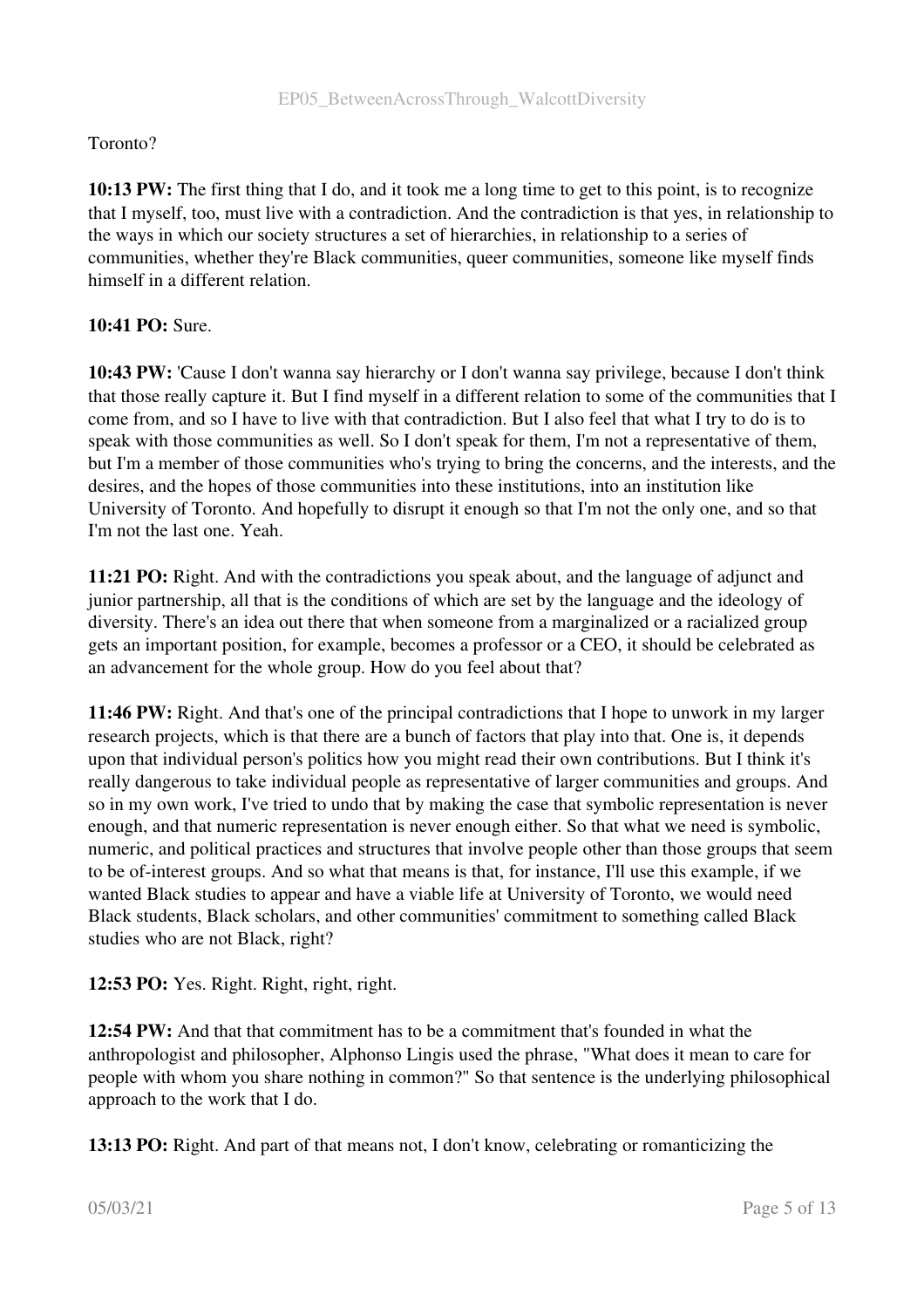#### EP05\_BetweenAcrossThrough\_WalcottDiversity

individual actions of one person or accomplishments of one person?

# 13:23 PW: Exactly.

13:26 PO: That runs counter to so much, at least within the US context, right? That where these individuals then become, as you say, symbolic.

13:33 PW: Yeah. And it is true that there's less of that in the Canadian context at a certain level, but at other levels, they are. So, for instance, in Ontario, they have something called Lincoln Alexander Day. And Lincoln Alexander was a Black Conservative politician. And now that he's passed away and we have that day, he's often revered for all kinds of firsts. But he was also the kind of individual that one would not necessarily mark as being representative of collective Black desires in the Province of Ontario. So there's a way in which these symbolic figures can be recovered and revered and celebrated for the very thing that they were not actually doing.

#### 14:20 PO: Right. Right, right, right.

14:21 PW: And he's a good example of how that particular kind of practice has become a part of the Canadian landscape as well.

14:29 PO: It seems also like a fundamental issue between the one and the many, right? So for you and your research, it's progress for the individual, progress... I guess it's not necessarily progress for all.

14:38 PW: Not at all. I've been writing about Canadian multiculturalism now for about 20 years. My Master's work was on Canadian multicultural policy. And even back then, I was arguing that Canadian multicultural policy was about individualizing, that it takes the rhetoric... I was speaking to groups, so we talk about Black people, we talk about South Asian people, we talk about visible minorities. We take these collective approaches to marking out populations, but it's really about individuality. And back then... And I still continue to make the case, that a radical multiculturalism is a multiculturalism that is about advancing collectivities and not individuals.

#### 15:20 PO: Right, right.

15:21 PW: If you look at, for instance, Charter challenges in the Canadian context, a group of people can't really bring a Charter challenge. A Charter challenge comes vis-a-vis an individual. So, it's an individual who wants to join the RCMP, and they're saying that you can't wear a turban, who can bring the challenge, and then that opens up for other people to be able, if they're successful, to be able to join the RCMP. But it can never be begun as, let's say, the Sikh communities or Sikh communities are gonna bring a challenge.

#### 15:48 PO: Interesting.

15:48 PW: It always has to be an individual.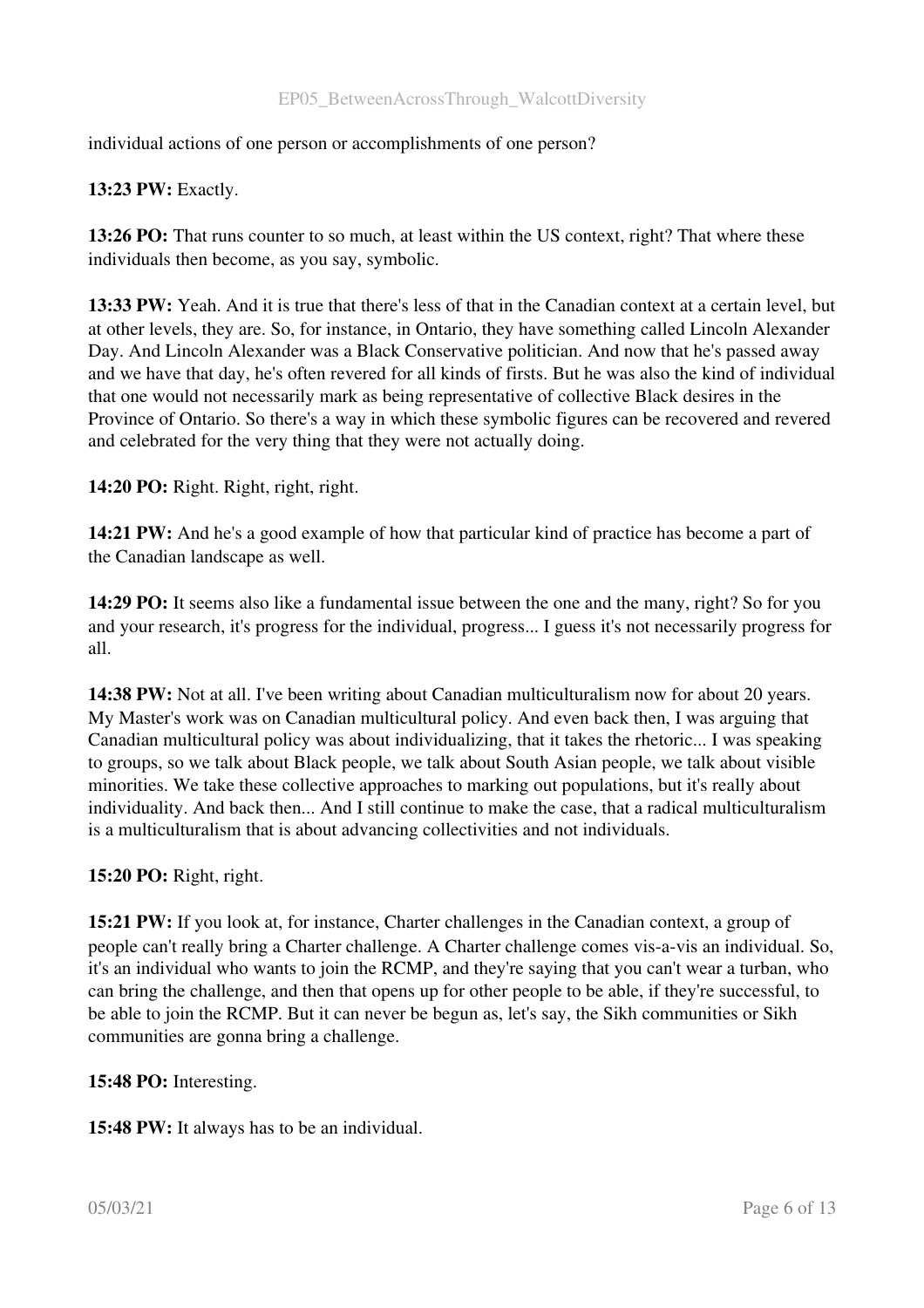15:50 PO: Yes, yes. How do politics of recognition play into all this?

15:54 PW: Yeah. The politics of recognition's a really slippery eel in all of this. Because these symbolic figures, who are often recognized as having achieved some notion of success within the normative, are often offered up to the rest of us as figures that we should emulate. So recognition of an individual is offered up as recognition also of entire communities. And that's the one which, for instance, a conservative figure like Lincoln Alexander has been recouped. But, for instance, at a level like, let's say right now, the Minister of Immigration, Ahmed Hussen, who's a Somali-Canadian. He, too, is offered up in that similar fashion as a symbolic... No, as more than a symbol. As the actual representation of what you too can become. But we know that most people can't become that.

# 16:55 PO: Sure.

16:56 PW: There's only one Minister of Immigration, right?

17:00 PO: Yeah, yeah, yeah.

17:00 PW: And we also know that the vast majority of Somalis who actually arrive in Canada end up having working class lives, and they're not able to vault the kinds of experiences that he was able to vault, to arrive at the place where you can become the Federal Minister of Immigration in Canada. So there's a way in which recognition is used to keep people hoping and desiring, but also to keep them in place.

17:23 PO: It's so interesting, 'cause even within basic political thought, recognition is foundational for rights, although you're pointing out that it's also a mechanism of, I don't know what you would say, control or management or something.

17:37 PW: Well let me... One of the things that... In some of my earlier work, I've tried to parse this question of recognition through engaging with and critiquing Kwame Anthony Appiah. Because again, what happens to the level of nation state is that recognition is always individualized.

#### 17:53 PO: Yes.

17:55 PW: But it's also, interestingly enough, tied to identity or a claim to identity. At the same time, it wants to disavow it. So if you go back to the example that I gave of an individual Sikh person wanting to join the RCMP and wear a turban, you can bring a Charter challenge based on that as an individual that might benefit others after.

#### 18:15 PO: Yes.

18:16 PW: But the only way you can make that Charter challenge is one, as an individual, two, to claim identity as a Sikh, and so on, and so forth. And it's true that then that the courts, the legislative nature of the nation state, the courts and legislation, the juridical and the legislation, makes that a possibility. So what recognition often does at the level of the state is actually to reproduce state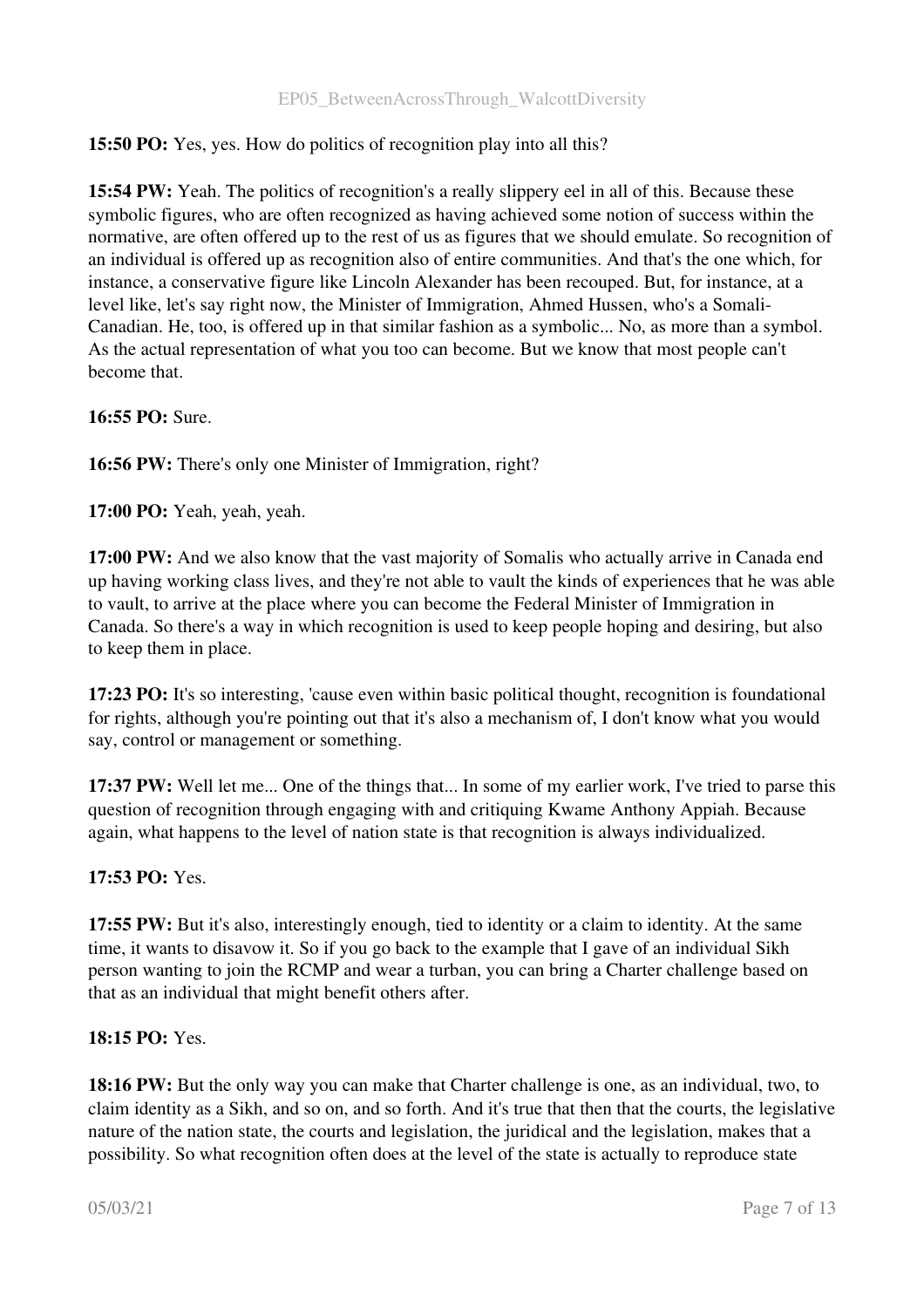power. The state becomes the arbiter...

# 18:45 PO: Of court, yeah.

18:45 PW: Of what citizens can say. It's important and right and necessary for them. And so in a whole series of official multiculturalism, Charter challenges, all of these... What people call in the US constitutional challenges. All help to reproduce the state as the arbiter of what life should look like. So the state actually holds all of our rights.

19:12 PO: So recognition can become this type of example and reinforce state power, but maybe sometimes it can also become a platform for disruption?

19:20 PW: Mm-hmm. So that's why I call the particular essay, The End of Diversity, because I think it's exactly at those moments that we begin to see how inclusion is about the reproduction of the status quo and not about disruption. Individuals who are included, who get recognition and try to disrupt are often sidelined, often deeply unsuccessful, or often neutered into the institution itself. That you find that the institution is not as elastic and as you might want it to be. That in fact it contracts. And then you become as an individual responsible for why you want to disrupt.

20:08 PW: And so that's one of the ways in which the language of diversity, inclusion and equity keeps institutions going as they are. So we keep saying that if we engage in diversity, if we engage in equity, if we engage in inclusion that we're gonna change the institutions, and yet the institutions look the same... Over 40 years of community multiculturalism and the institutions still look the same.

20:30 PO: Sure. The institutions are incredibly resilient.

# 20:32 PW: Exactly.

20:32 PO: You write about when those examples or those individuals then fail, what kind of work does that do?

20:39 PW: Well, it often supports the hegemonic view. So either it supports the idea that those communities who were formally excluded are not capable. Are not able to operate at the levels and in sustained ways that the institutions demand, or again, because it is individualized, that particular individual is not capable. And this is the thing about the ways in which those forms of recognition inclusion work, that on the one hand they're deeply individual, on the other hand the individual comes to be reflective of the larger collective.

# 21:17 PO: Yes.

21:18 PW: Right? So this individual failure is the failure of the larger collective, but individual success is not necessarily the success of the larger collective. [chuckle]

21:26 PO: That's still an aspiration or an...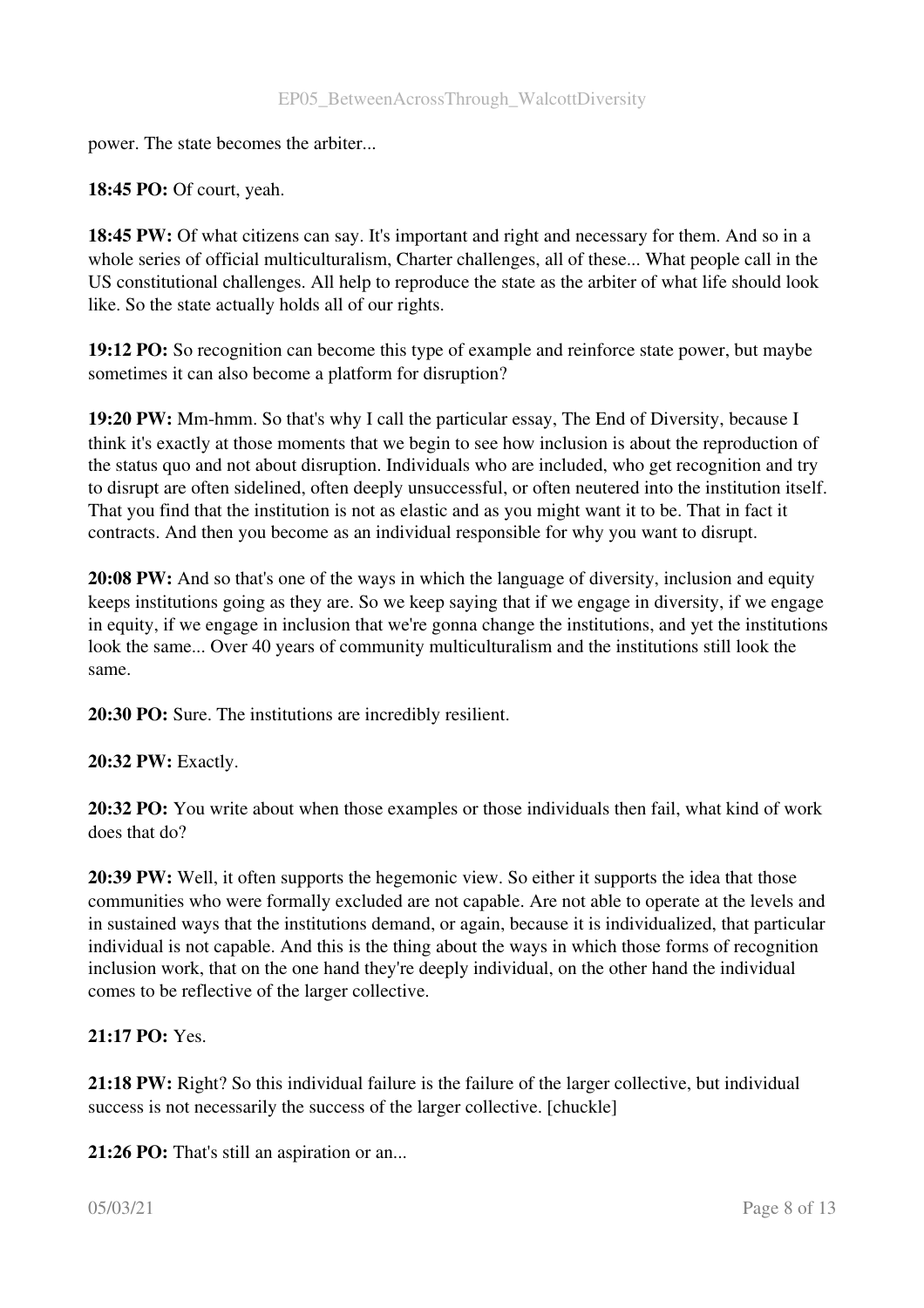21:28 PW: Yeah, exactly.

21:28 PO: But the failure always seems to be collective or representative.

21:33 PW: Yes. Yes.

21:34 PO: Your essay argues that the language of diversity sometimes works to obscure who is being included and who's being excluded from social structures like politics. Can you give an example?

21:45 PW: Yeah. So when I wrote that I was thinking largely about the ways in which both the language of diversity and the language of racialization work very particularly right now in Canada in which all non-White people are subject to the possibility of diversity action, and all non-White people are referred to as racialized. But what that doesn't do is it doesn't talk about the different ways in which different non-White people are excluded from institutions, national processes and so on. So Black and indigenous people have very different experiences than let's say, South Asian, than Southeast Asian people, and they have different relationships to this part of the Americas. And so diversity and inclusion can cover over those differences. And so an institution can say that it's a rather diverse institution and not have any Black people.

# 22:37 PO: Sure.

22:37 PW: Or they can say it's a rather diverse institution and not have any indigenous people. And I was trying to get at that kind of dynamic. What do we mean when we say diversity and who are the persons that would populate a particular place, a university, or a gallery that makes it diverse? And can we call it diverse if there are no Black people? Can we call it diverse if there are no indigenous people? And what are the histories of antagonisms that exists between people who are not White? So that the dynamic is not always about whiteness and blackness, or whiteness and indigenousness. But there are difficulties. There are antagonisms between some Black communities and some South Asian communities. There are antagonisms within... [chuckle]

#### 23:24 PO: Of course.

23:24 PW: South Asian communities between Hindus and Muslims. And so what do we mean when we say diversity? Because it can paper over so many things. It can make so many antagonisms disappear. And so I was trying to suggest those kinds of dynamics.

23:42 PO: And diversity seems to be strategically vague. I don't know what you think, but you're absolutely right. Like what do we mean by diversity? Not entirely clear.

23:49 PW: Yeah. And that's a great way to put it, it's strategically vague.

23:52 PO: Yeah.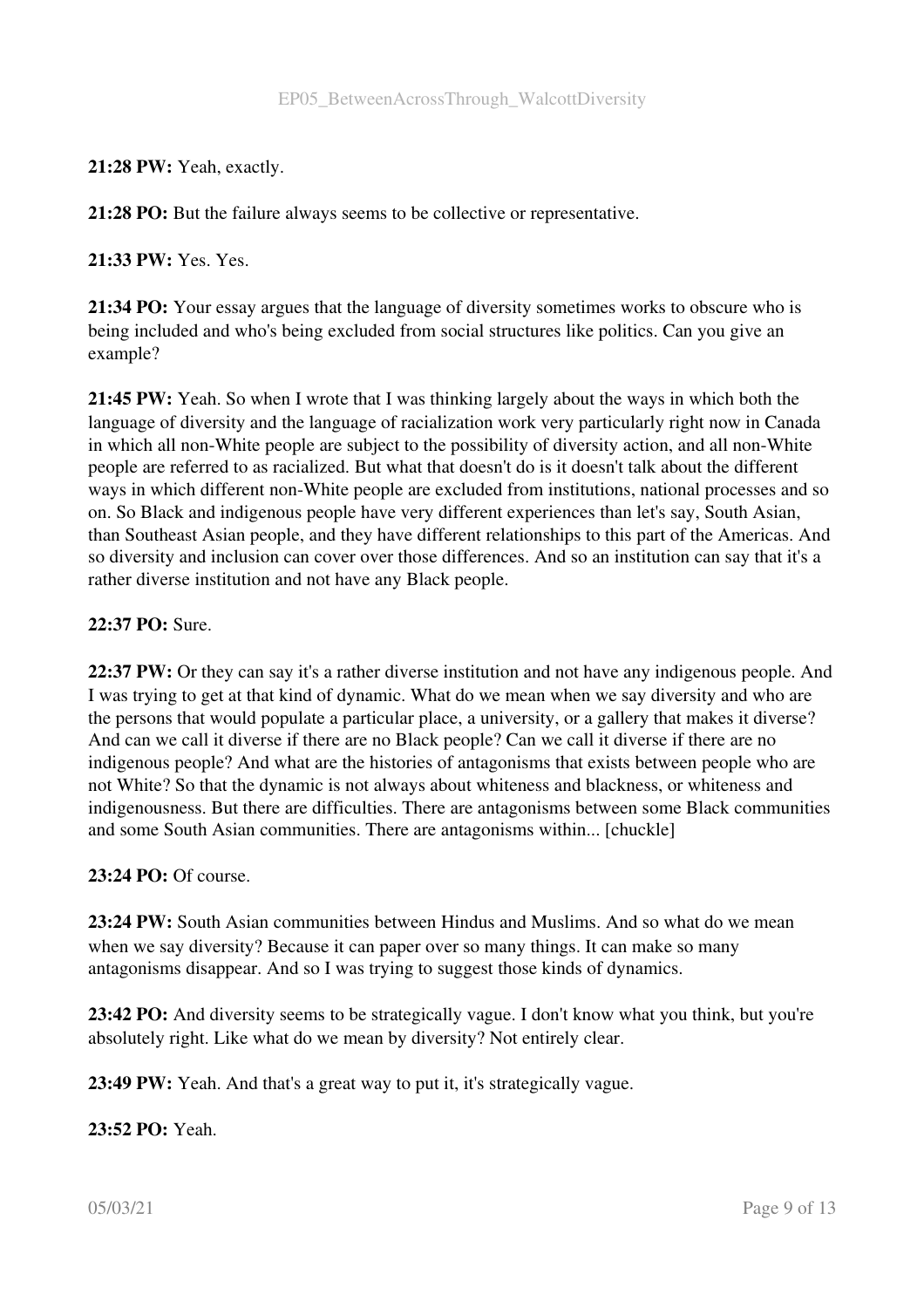23:52 PW: Before I came to the University of Toronto, I was a professor at York University, and in my last years at York University I was the affirmative action director. One of the things that became really apparent to me was exactly that vagueness of diversity, so that at the time people were still struggling with what "people of disabilities," that phrase might mean and how it might be enacted. And I remember sitting in a big faculty meeting with people from all across the faculty, from all across the university, and faculty standing up and saying, "Well, we can't have people of disabilities as a protected category. How will we know if they have a disability unless they're in a chair?" So any cognitive disability or anything of that sort was immediately suspect, right?

# 24:42 PO: Yeah, yeah.

24:43 PW: And it's exactly that language of diversity that doesn't specifically mark anything that allows institutions to continue as they are while claiming to do the work.

24:55 PO: Yes. Yeah, yeah. And this relates to the concept of racism without race. Can you explain that?

25:00 PW: Well, I think we all now know, we've been all well taught that race is a social construction, but yet, racism continues to exist, yet people continue to differentiate and discriminate on the basis of something called race. So someone look at you and they see you as a White guy, read you as a White guy, someone look at me, read me as a Black guy, and might proceed to engage us differently based on that perception. So while we know that race as a biological entity is fictional, we know that forms of discrimination, forms of disadvantage premised in that logic still exist.

25:36 PW: And so that's what we're trying to get at. And of course, I'm kind of borrowing and adapting from Étienne Balibar, Racism Without Races in which he was trying to get at the ways in which race became transformed into culture, so that we would say that people from this particular kind of culture are not suitable to be in France, and we see that in our contemporary movement. So someone might not say that black people are not welcome in certain parts of the city of Toronto, but they might say, people in baggy pants, they might say, people who wear running shoes, they might say people who wear baseball caps pulled to the side, so these things become pseudonyms for race, but the practice that accompanies it is a practice of racism.

26:21 PO: You also argue that most of the conversations about race function to actually appease white fears. So how can we have a productive conversation about race and racism if as you say "race is a non-starter?"

26:34 PW: I think one of the reasons that we can and cannot is, one is that the activists and thinkers who are most willing to push the conversations the furthest are often the ones the furthest removed from engaging with people who hold power in the important institutions. And then people like myself who are closer to the institutions, the fact that we can be in these institutions means that we've made a bunch of compromises and many, many forms of adaptation. So we use language like diversity, like inclusion...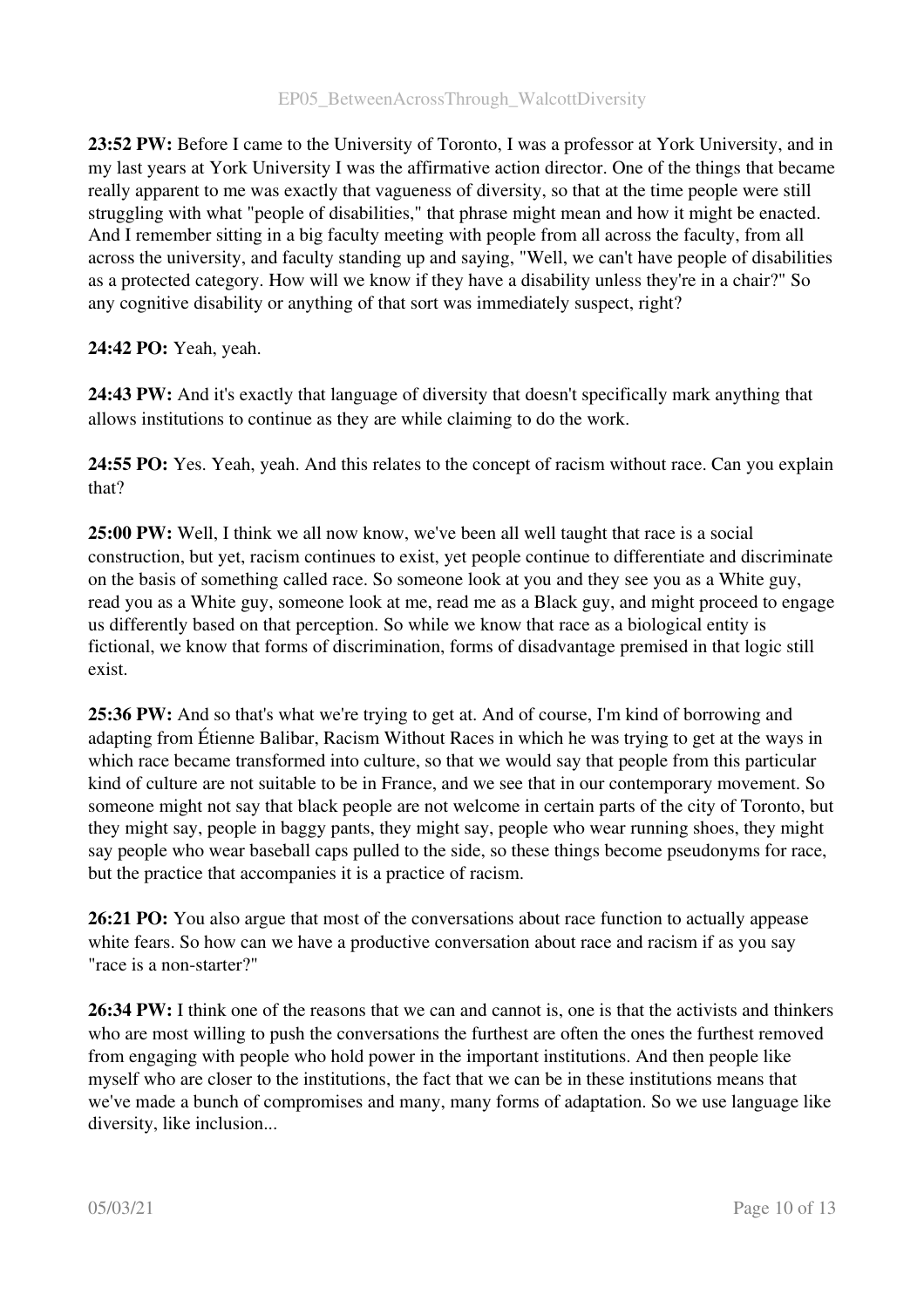# 27:06 PO: Sure, sure.

27:06 PW: Like equity as a way to bring White people along. We come up with terms and phrases that are not as alienating, that are not as difficult to bring White people along. Because we also fundamentally believe that people do change and can change and that when people do change and can change, the institutions change. So there's that part of it, but the other part of it means then that we use a language that often does not get at the difficult heart of the matter, and so, it preempts much deeper, much far-reaching change. And so as much as it might have taken, let's say in the Canadian context after multiculturalism was announced in 1971, it took another maybe decade and a half to move to the language of anti-racism, and then, another decade to move to the language of equity, and then another decade to move to the language of social justice.

28:13 PW: And all of those languages are meant to bring along the institutions in ways that the institutions don't feel so threatened that they're gonna fall apart by including others. And but those are all languages of compromise, they're all languages that are meant to not irritate, if you will, the system too much.

# 28:36 PO: Sure.

28:36 PW: And part of that has to do with the fact that black and indigenous and many people of color know that one of the functions of racism is deep forms of violence, not just economic violence, but actual physical violence. So there's a part of our activism that's also, if you will, shrouded in fear, fear that violence could break out at any time. And we know this from the US context but we know this from other forms of antagonisms around the world that violence is always a possible response to the demand for change.

29:19 PO: And with this kind of, this historical and contemporary fear of violence, how are groups able to become successful or could become successful in transforming institutions?

29:29 PW: Well, I think one of the ways that they become successful is that on the one hand, you've got the possibility of a certain kind of violence. On the other hand, there's another possibility, the cleansing violence of resistance that Frantz Fanon wrote about in 'Black Skin, White Mask,' and so it's easier to adapt to the language of equity and include some people than to have the forces of the cleansing violence of decolonization come your way. [chuckle]

30:00 PO: Sure, yeah, yeah, yeah.

30:01 PW: And so there's, institutions that want to live are really adaptable to incorporating into the moments or actions that will prolong their life.

30:15 PO: Your essay ends on a very positive note, at least, that's how it appears to me. And you write that "that you hold on to the promise of a decolonial future." How do you envision this future?

30:28 PW: I think for me, the hopefulness is in the fact that one, I believe that everything that we do in practice right now is top and therefore it can be on top. And then I follow this other thinker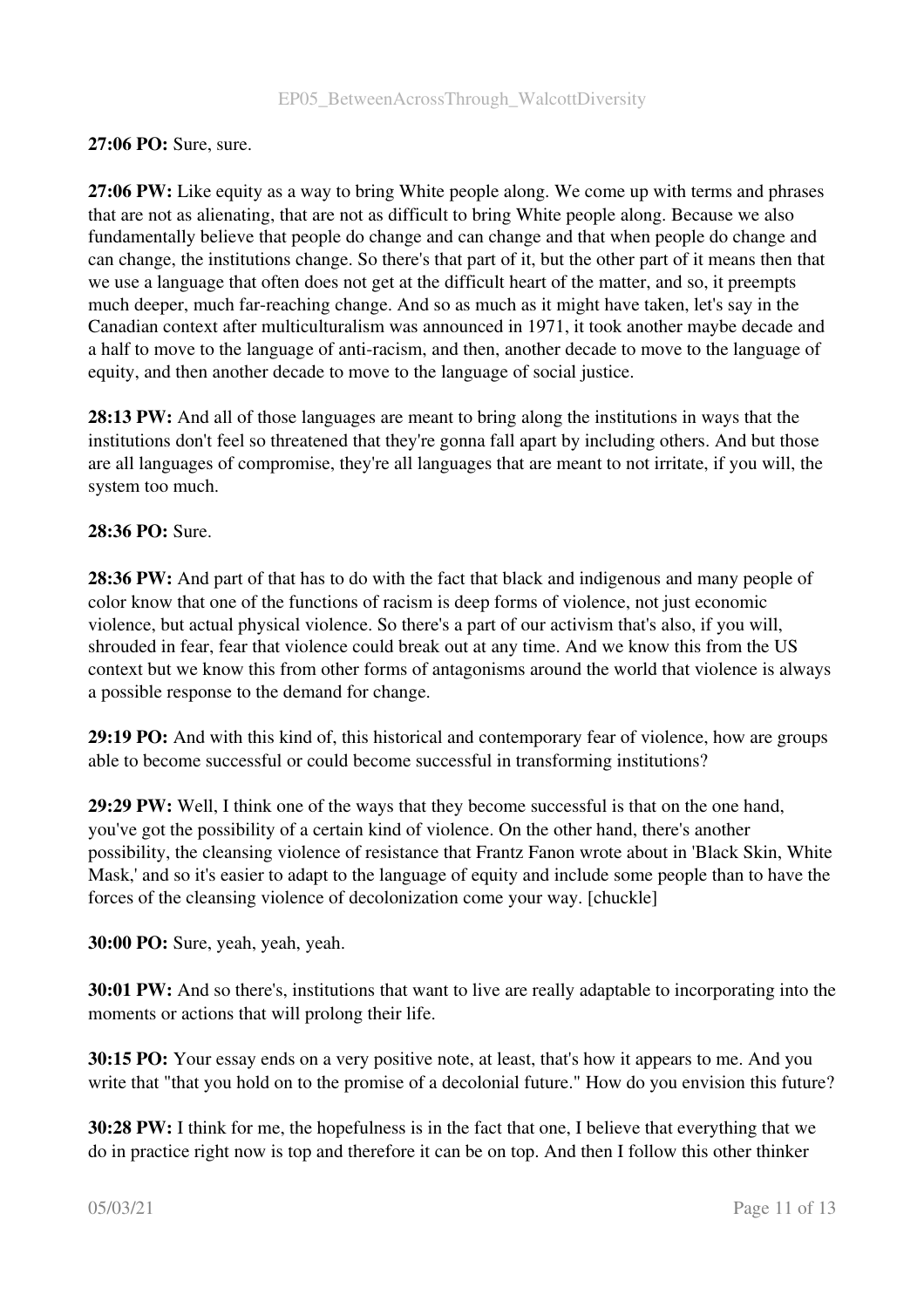Sylvia Wynter, who has taught us very much that the last 500 years of human life has been invented and it was invented after what she calls the superstitious religio epoch of Europe, and we are in the moment of a secularization, and so she's taught me that we can reinvent the world anew. So what that means then for me is that I remain hopeful, I remain committed to the idea that the kinds of ways that we've been taught to imagine difference among us can be retaught, and that, what we now see as the problem of difference does not always have to be the problem.

31:27 PW: But that then requires, when I think about this notion of reinvention, I mean that really involves reinventing how we live together, how we understand what it means to manage our lives collectively and individually, and so that means everything from economy to culture, to religion, and so on.

31:49 PO: And as your role as a professor, how do you see yourself contributing to that?

31:52 PW: I teach from exactly this place, so all of my teaching, it's grounded in this kind of philosophical belief that the coloniality of time and being can be reinvented and that part of my pedagogy is to engage my students and my students to engage me in what that reinvention might look like. So I see my classroom as a tiny little space of experimentation, where we engage in the project of questioning and reinvention.

32:22 PO: That's great, thank you so much.

32:23 PW: Thank you.

[music]

32:30 IR: That was Professor Kevin Lewis O'Neill in conversation with Professor Rinaldo Walcott from the University of Toronto. On our next episode, we'll talk to Professor Tanya Lee about how getting a proper job no longer means what it used to. Please subscribe on Stitcher, Apple Podcasts, Spotify, or your favorite app, so you won't miss it. This monthly podcast was brought to you by the Centre For Diaspora and Transnational Studies at the University of Toronto. I am Ianeke Romero, thank you for listening and joining the conversation.

[music]